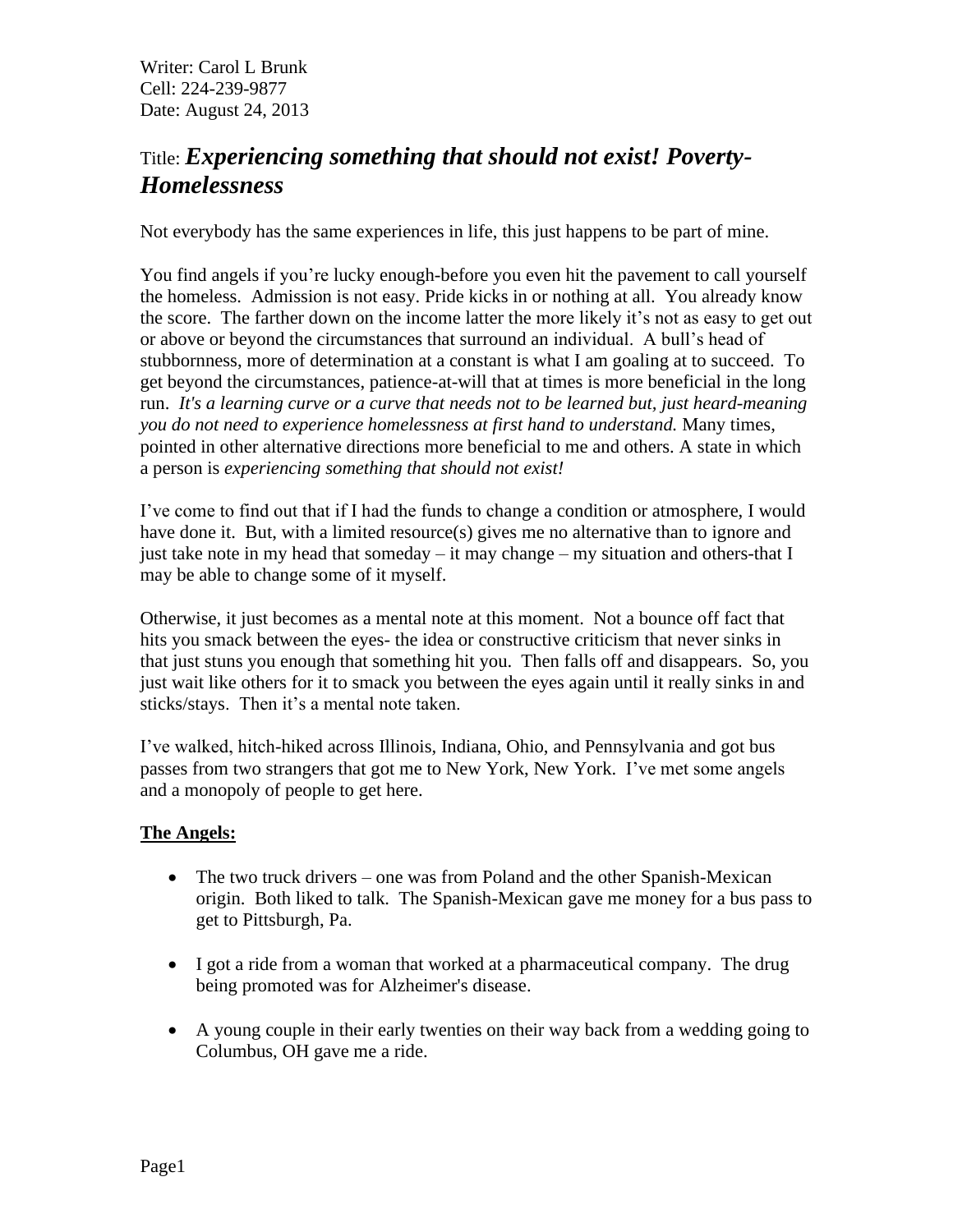# Title: *Experiencing something that should not exist! Poverty-Homelessness*

- A man that came off as being laid back easy going gave me a ride because he felt like going for a ride.
- Then there was the man that was about my fathers age slightly younger in his 70's that smelled good. He had a car dealership wished me luck and gave me money for a second bus trip ticket to New York, NY.
- There was also the woman that drove around picking up homeless people in Ohio and took them home. Her husband was a little bit strange to me but he gave me a ride to the Pennsylvania boarder.

**The Police** The police were interesting to me on my journey I encounter-usually at night and during the night:

In Illinois, I got boomeranged off the highway. I found out you can not walk the highway but you can the back roads. So, the truck stop that I was at the night before was quickly occupied by me once again after they explained this to me. I also, found out that the back roads eventually, become the highway. That's where I kind of got in trouble in the future but just a little bit.

In state of PA (not dad either), I got a spanking. I was not arrested – told I was not being arrested. But, I was to take it as a warning. I got to try on the silver cuffs and put in the back of the patrol car. "Just a warning," he said. "So, I got a spanking?" I said. He said, "No, just a shake of the finger." He bought me lunch when he got me to the truck stop. Also, told me what back road I could use to get the next town. I'm lucky. I did not get a ticket – only the numb wrists from the ride and little hurt when it came to pride.

There was the cop that saw me in Geneva, IL outside that knew I was passing through. I was waiting out the down pour of the rain under a store front canopy at about 3:30-4:00 am in the morning. He stopped to listen to me talk about walking to NYC. Told him I would be moving along once the rain stopped. He asked me if I needed anything. "Coffee," I said. I didn't think anything of it. But, twenty minutes later, he drove up with a large cup with cream and sugar and gave it me. Told me he'd check on me. The rain was cold and it did not seem to cold after that. Heck, after that I almost wanted to stay in Geneva, IL.

At night outside of Pittsburgh, PA into the next small town, a cop took me to the nearest shopping mall and dropped me off. That's as far as he could go for his jurisdiction.

*The night would not have been that bad except there were black bear warnings in the area. A predator in the state of PA that roams freely throughout the state and was noted*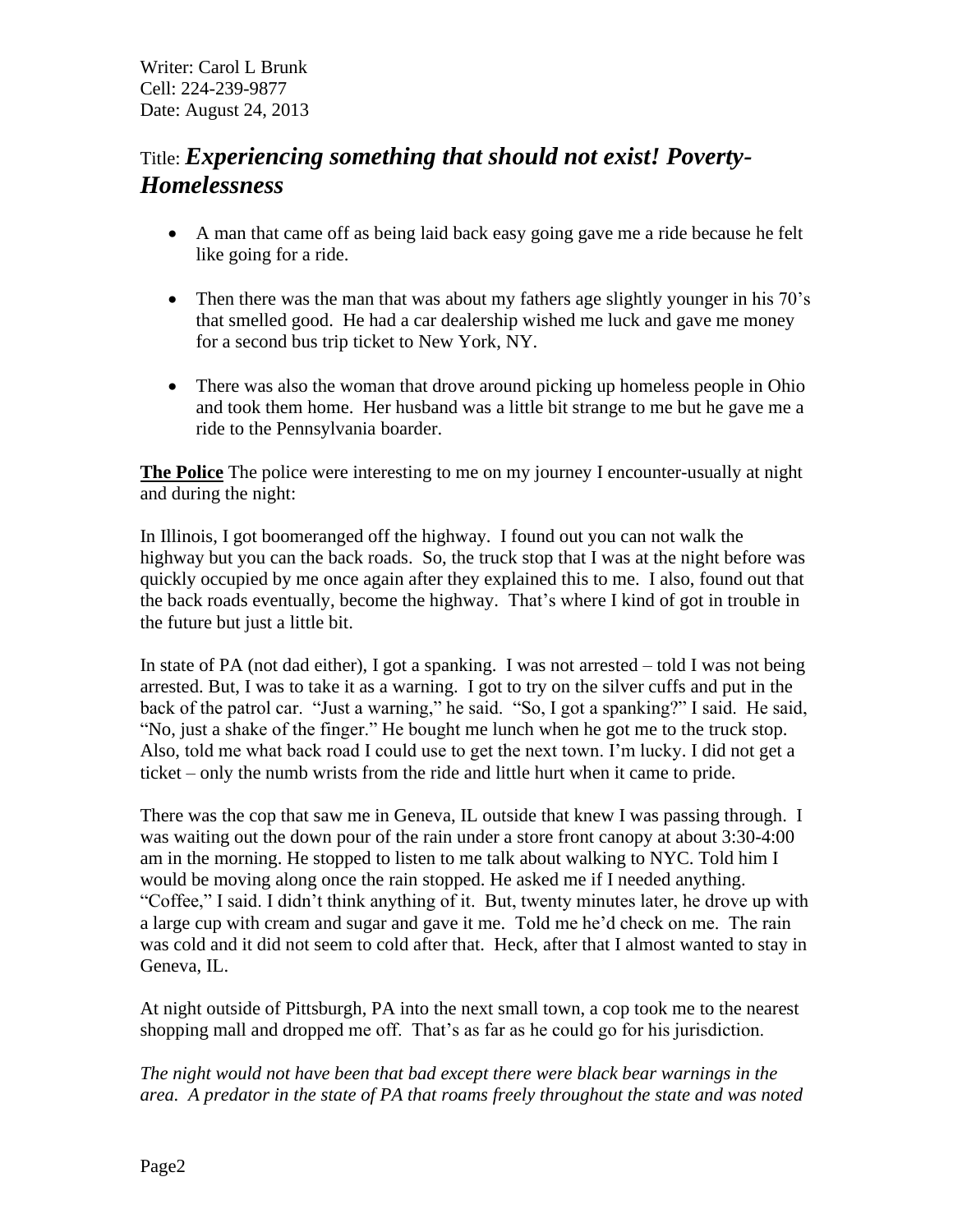## Title: *Experiencing something that should not exist! Poverty-Homelessness*

*that it was bear season for mating that time of year. Also, noted that with black bears people are not to roam around with food without containers because bears are looking for food constantly.*

The shopping mall's lights went out in the middle of the night. I called the local police to get a ride to the nearest station that was open. This time a different Policeman arrived. He was playing classical music and he was patient enough with me to get me to the next town's all night open truck stop. I told him my story and he bought me a middle of the night dinner/breakfast (I would not quite call it dinner or breakfast). Also, he drove by later to check on me.

During my travels throughout the states, the incidents with police compared to the number of states- the incidents were few. The policemen that I encountered were helpful and supportive.

**Sleep** *deprivation* **is Not Avoidable**. Your priorities for being homeless becomes a little more fine tuned in survival. You look for food but better yet you look for a place to sleep! Thought driven-*if I can only get to the next place to shut my eyes- just for a few moments*. Your thought process becomes of a sleep origin quest- a journey looking forward to just getting enough sleep to carry yourself forward for a few more moments/minutes to a few hours. You just want to feel better- feel refreshed. Thought ramble with *"How long has it been since I've slept?"*

*Where did I sleep?* There were all night 24 hour, café's at truck stops and in local towns. Some places, very few, let you sleep a little before they come by and tap the heck out of the table to wake you up. Then tell you to move along. I would *literally* walk all night long looking for a place to get a few moments of rest.

In the middle of a pitch black night, there was only one truck stop/rest area place along an interstate that had one bathroom that was unisex/family origin with separate men and women's bathrooms to the right and left. For a couple of hours, maybe, three, I locked myself in that bathroom. Because it was 3:00 am in the morning with no way of walking out in that pitch black of the night out in the middle of nowhere. Actually, I was hoping the police would have shown up that night to get me to a safer place. I was dropped off by a trucker to stay on my route going east. I didn't even know what state I was in only I was on a certain route going east and on the right interstate going the right direction.

When I reached NYC, I was living on the streets. People or police move you along. When it's not raining, I was okay on the church steps and a few places that are not commercial. I slept in front of the church one evening. A van with the sign noted for the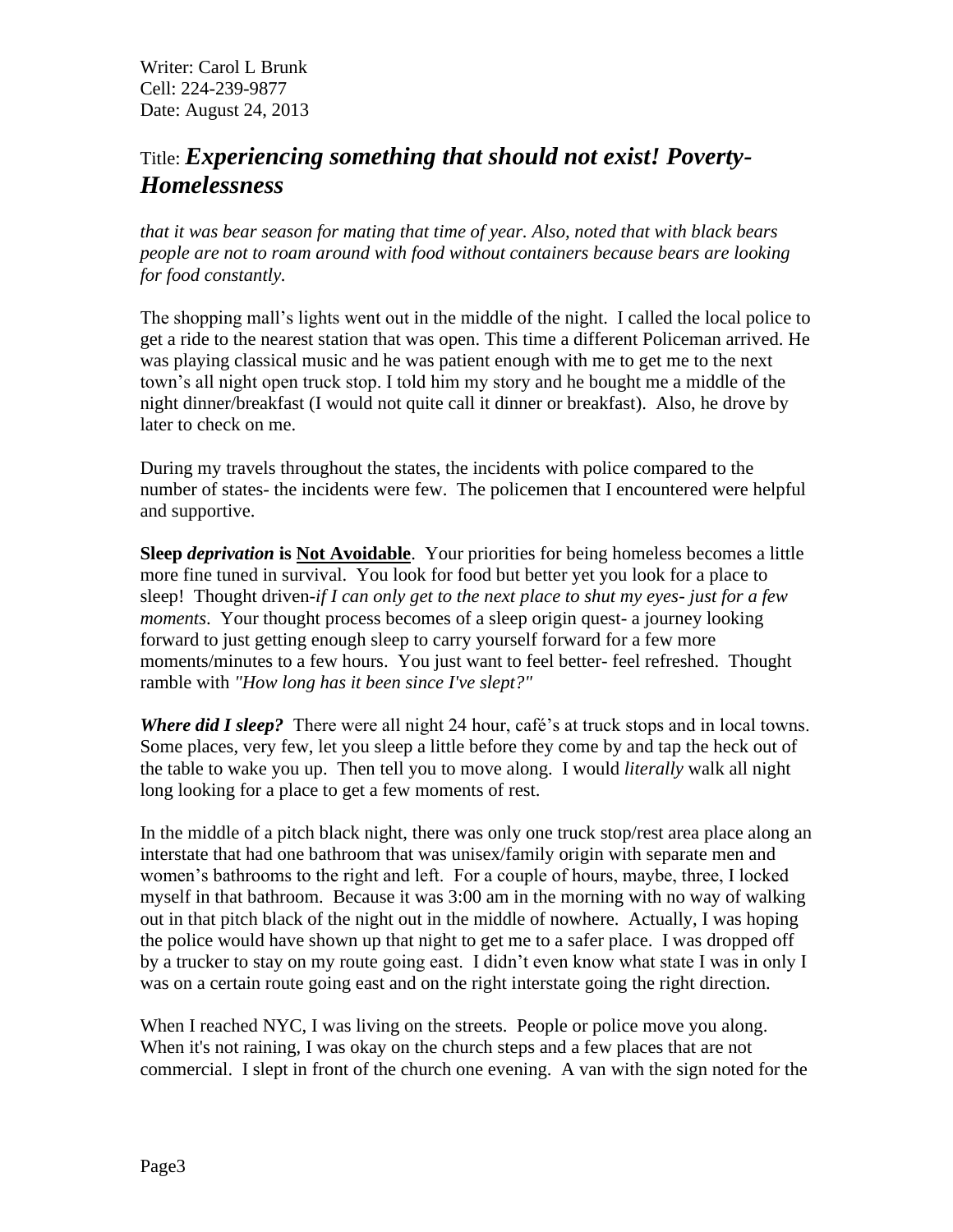## Title: *Experiencing something that should not exist! Poverty-Homelessness*

homeless stopped, woke me up and gave me a hot plate of food. It was greatly appreciated. I had not eaten that day. Blessings that came from a van of angels.

#### *What about food?*

There are people I consider angels, humanitarians, that collect on the streets whatever people will give to feed the poor. They are not collecting daily on the same street in the same place, but some days they are on the same street-some days a few days in a row in the same place. A couple of times I had to go to them directly to get a few dollars for food or get a McDonald gift card for a meal.

Bartering was an option for me, but it does not always apply or work. It is not a reliable source for food, not everybody will trade or can trade. I traded a couple of vitamin C packets on a couple of rainy days for a bagel and a muffin. When I ran out of money to do my laundry, I traded my leather wallet to do a wash.

**The last resort,** I waited at a breakfast vendor for a working person to stand in line and asked if they would buy me a bagel or muffin because I was out of money. There were two people that were very hospitable and bought me breakfast.

#### *The Job Hunt?*

You need a local physical address for an application to get a job.

When you are on the streets (homeless) filling out applications, putting a cell number in and not filling in the street address but put the city of New York, NY in hopes that I would get a call. In hopes, that an owner would help me out in pointing out a direction to get local housing of some type. It was hope, not a promise from God or any individual person-but a hope. I did get an interview with a bakery, unfortunately, not the job before going to a shelter.

#### *Propositions-*

A big misunderstanding! Don't know how the word "Platonic" meant anything else but friendship without sex. But, this happened some people thought it meant friendship with sex- that is the wrong answer. Let it be understood there are options that sex should not be traded for food – it's not a bartering product or service. This is when you find yourself knocking at the local church in search of *shelter*- DEFINITELY A BETTER ALTERNATIVE AND A GOOD ANSWER – A BETTER ANSWER!

#### **Harry-(This is not about a sexual encounter!)**

I believe there is an angel or a person of importance that touches the heart(s) that need it at the low or lowest points of their life. People can not exist without compassion for others – a human being that can take an individual to understand a situation that is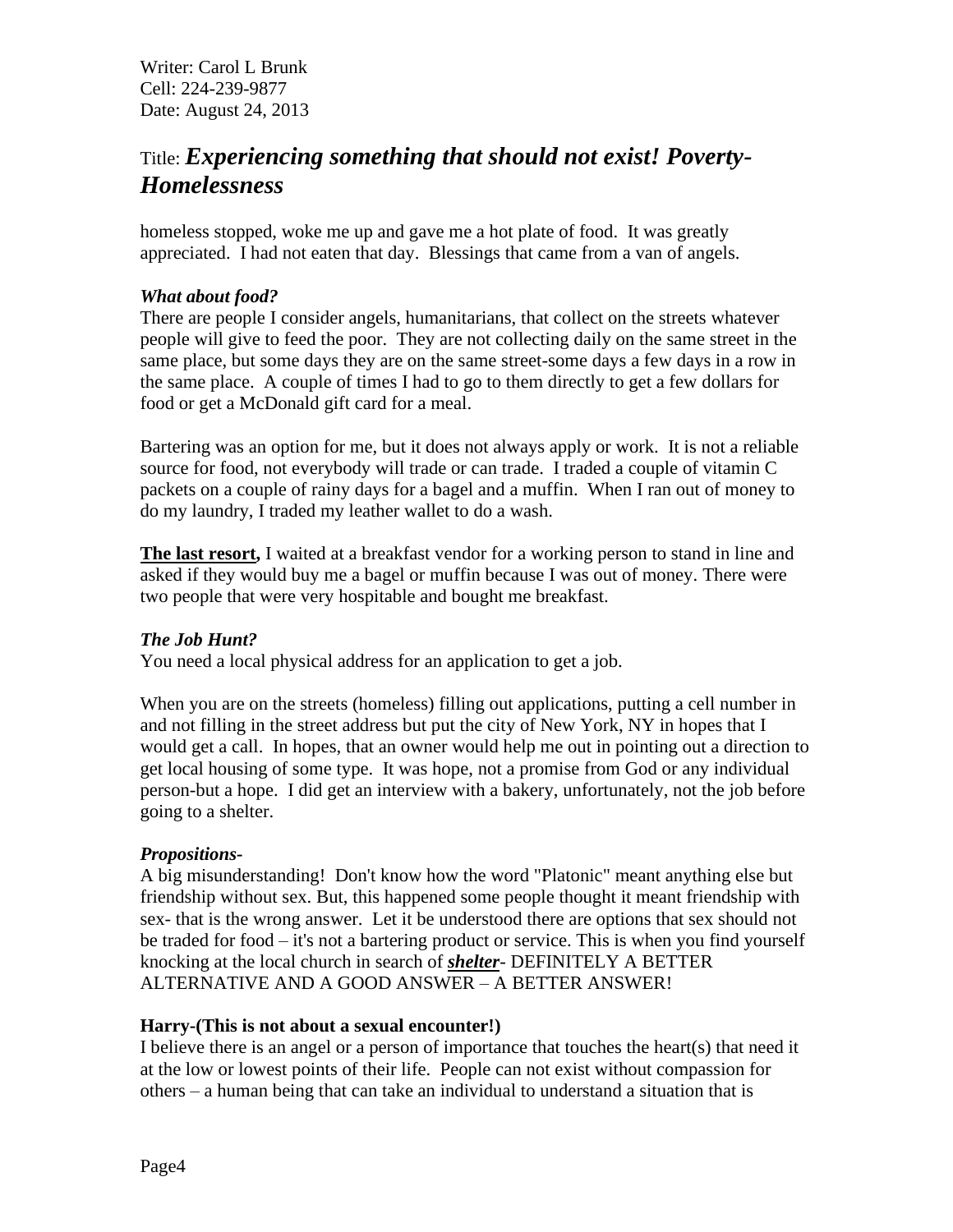## Title: *Experiencing something that should not exist! Poverty-Homelessness*

beyond one person's control. The way each individual reacts to a situation(s) is always (most always) different than another. An observation of a situation from one point of view to another whether an action is taken in physical sense or a mental note can make an impact upon both individuals involved-long or short. Those that show compassion (and I don't mean sex) to understand an individual human being in need. They are the helpers, the angels that cheer on the individual(s) to achieve to strive forward. My angel is Harry.

*Where did I bathe?*At the start of my travel in Illinois to NYC, I was given a free shower ticket at a truck stop. The truck stop was fully equipped with paid bathroom shower stalls dead bolt locked from the inside. It was \$8.00 to purchase the electronic combination to get into the shower bathroom stall that was fully equipped with fresh towels and toiletries. A very kind Mexican man that owned his owned an 18 wheelersemi-truck, gave me a ticket, talked to me about his lovely wife and three boys. He showed me beautiful pictures of them and himself on his cell phone.

Sponge bath's or so called wash cloth baths from a sink in a bathroom. Other truck stops that had no showers were frequent occurrence not only for me but other travelers. There were quite a few truck stops that had travelers that were not homeless that stopped washed their hair in the sink like myself just to freshen up- a normal occurrence out back roads and truck stop locations moving throughout states.

When it came to college towns and cities, local recreation center where there is a poolwas a helping hand for a shower. If not a sponge bath or so-called wash cloths baths from a sink in a bathroom.

*Laundry* When I left Illinois, I left with two bags – one contained clothes the other contained documents. This is what I had for clothes (this included the clothes I was wearing): 4 pairs of underwear, 3 sport bras, 4 pairs of socks, 2 hand towels, 2 wash cloths, 1 all-weather light blue rain coat and 4- pairs of sports ware capris, 1 natural colored oversized crocheted sweater, 2 tank tops, 3 t-shirts.

I had free samples of toiletries that I ordered from the internet.

I was lucky that when I had money from what angels or encountered on my travels had given me. Laundry was a priority. Due to it raining almost everyday, I learned early to purchase a large plastic bag to line the inside of my bag totted my laundry in to keep my fresh laundry dry. Also, kept a smaller bag on the outside the clean clear laundry bag (a zip-lock bag) to carry the small two boxed laundry detergent that I would replace from the laundry mat vending machines every time I did laundry. Wet clean laundry would not have been fun to put on. When the money ran out, I bartered with the laundry mat